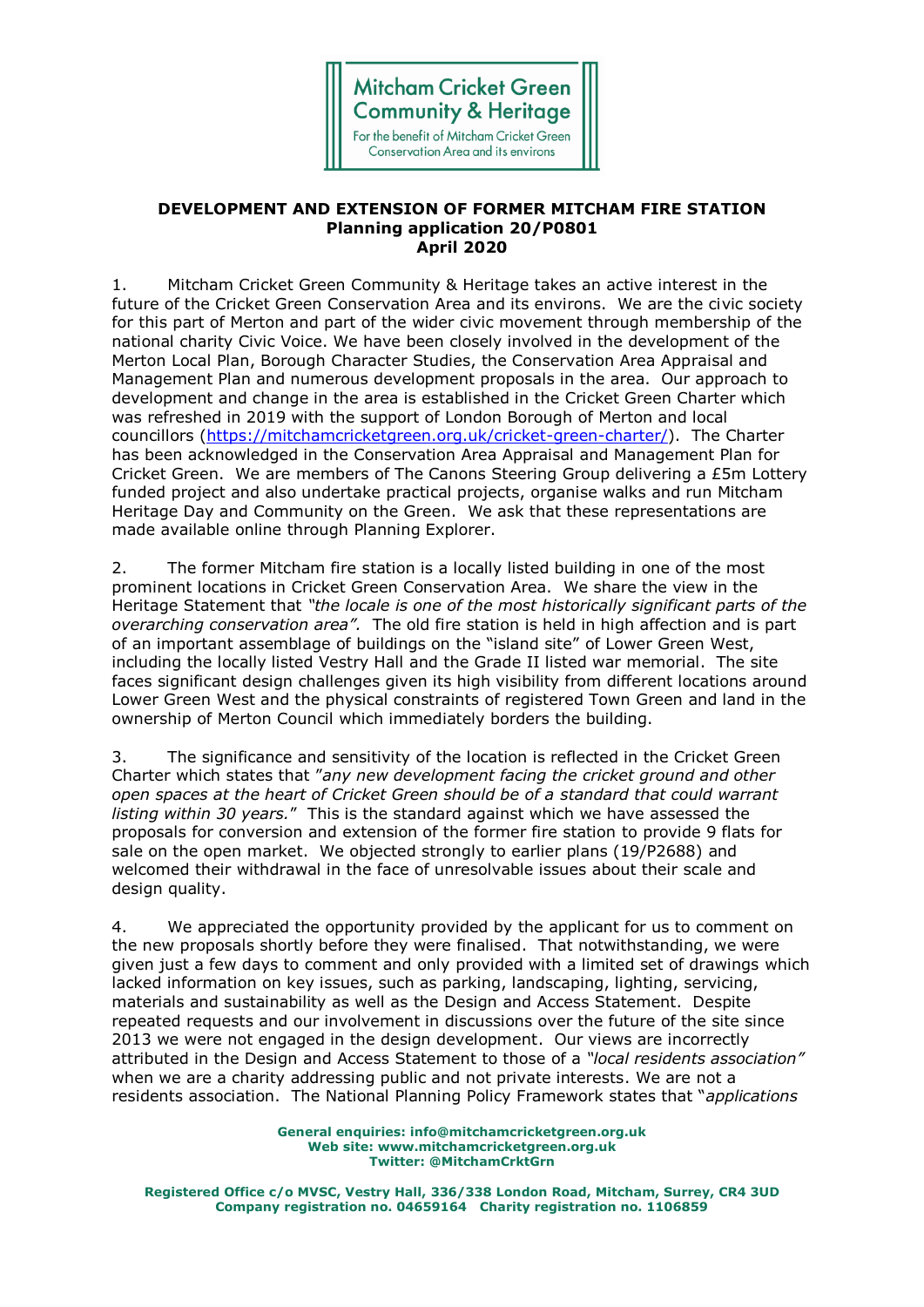*that can demonstrate early, proactive and effective engagement with the community should be looked on more favourably than those that cannot*" (paragraph 128). The poor quality of early engagement, and a misunderstanding of our role, means that this is not an application that can be looked on more favourably.

5. We recognise the building's development potential and made appropriate representations on the review of Merton's Local Plan.

## **Former Mitcham Fire Station**



**Current uses - Vacant, former fire station** 

**Preferred future use - Community arts and workspace (D1), ancillary food** and drink

**Existing planning & other issues - Mitcham Cricket Green Conservation Existing pramining & other issues –** mitchain Critical Warel, Local List, Archaeological Priority Zondle Valde Valley burght listed buildings (Grade II Elm Lodge) & structures (Grade II war memorial), adjacent to locally listed Vestry Hall, Adjacent to Open Space and Metropolitan Open Land

## **Future opportunities -**

- Hall
- Retention of external appearance and engine shed
- Mix of community uses including a flexible cultural, arts and performance space, café & bar facilities, meeting rooms and the option for incubator space for creative and arts-based business
- Merton Council has a right of first refusal on disposal of the building and controls its access to the public highway

6. We do not support sole residential use of the building and believe it should comprise a mix of uses including D1 and/or D2. Any scheme also needs to address the relationship with both the apron, which serves as an important physical reminder of the fire station's purpose, and the Vestry Hall. Respect for the setting of the recently listed war memorial is also essential and this includes the space required to support the annual Remembrance Day services. We are also looking for design approaches that retain the integrity of the engine bay that is a key significance to be protected in this locally listed building. The building provides an ideal opportunity for securing mixed use and would be a good location for a community use. We have previously developed proposals with a successful community arts company for its repurposing as a community arts centre.

7. We welcome the improved quality of the latest plans which are more appropriate to their sensitive context and less visually intrusive. The efforts to mimic the fire station doors and to replace uPVC windows with aluminium frames are welcome. Nevertheless, the current plans do not adequately address the sensitivities of the location or secure an appropriate future use and we object to the plans on the following grounds:

- A failure to provide for mixed use of the existing building, ideally with community D1 and/or D2 uses securing public access to, and the integrity of, the engine bay
- By increasing the gross internal area by 83% (from 359.5m<sup>2</sup> to 657m<sup>2</sup>) the proposed extension is disproportionately large for the modest proportions of the original locally listed building and changes its scale and character and its relationship with neighbouring buildings. It also involves demolition of  $26m^2$  of the existing building and as a result the original fire station makes up only half of the final building (333.5m<sup>2</sup> out of 657m<sup>2</sup>)
- A failure to respect the integrity of the engine bay by not retaining its scale and volume within the converted building and so causing significant harm to the character and significance of the locally listed former fire station
- An intrusive new terrace/balcony to be added to the front elevation which while reduced in size from previous plans will still harm the historic significance of the key frontage of the locally listed building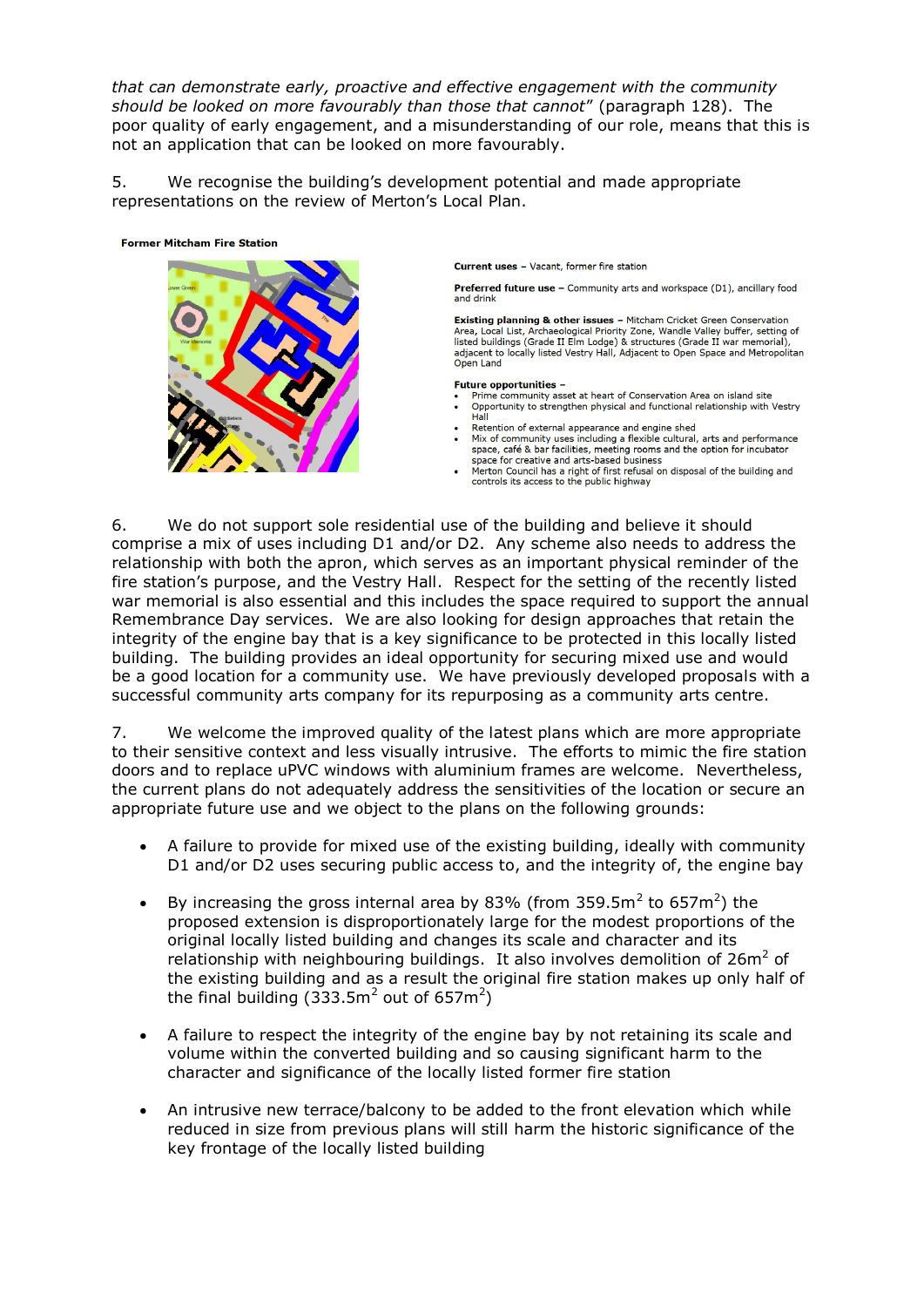- Damage to the visual quality of Lower Green West as a result of new lighting, bin stores, hard surfaces and parked vehicles
- An unresolved conflict between the requirement for public access up to the edge of the building (including along a public right of way) and ground floor residential use given there can be no defensible space for ground floor residents.
- Proposals for permanent external lighting which will repeat the problems evident on the neighbouring Cricketers flats. We welcome the applicant's willingness to "*accept a condition for details of external lighting if permission is granted*" in responding to our comments on the pre-application plans and would expect there to be such a condition if consent were given. This should require as a minimum that any external lighting is minimal, designed to ensure minimum spillage and pollution and movement activated so it is only occasionally visible
- The inappropriate location of the main entrance to the building along the elevation facing the registered Town Green and Grade II listed war memorial which also conflicts with the public right of way immediately adjacent to the building
- Harm to the integrity of the apron through its use for bin stores and proposed use for vehicle parking which are both visually intrusive and obstruct the key elevation of historic interest at the front of the former fire station. Any planning consent should include a condition requiring measures to integrate servicing and bin stores with the adjacent Vestry Hall and/or Cricketers
- A failure to address the awkward relationship with the Vestry Hall which leaves an unresolved space between the two buildings
- Further harm to the relationship between the buildings on Lower Green West which is described by the Conservation Area Appraisal and Management Plan as having an "*informal, undefined character*". This includes loss of the physical separation of the Vestry Hall from its neighbours in the key view from Mitcham cricket ground where the carefully defined gap secured after years of debate on successive planning applications for The Cricketers flats will be lost to a two storey extension – as evidenced by a comparison of the plans and a photo of this key view